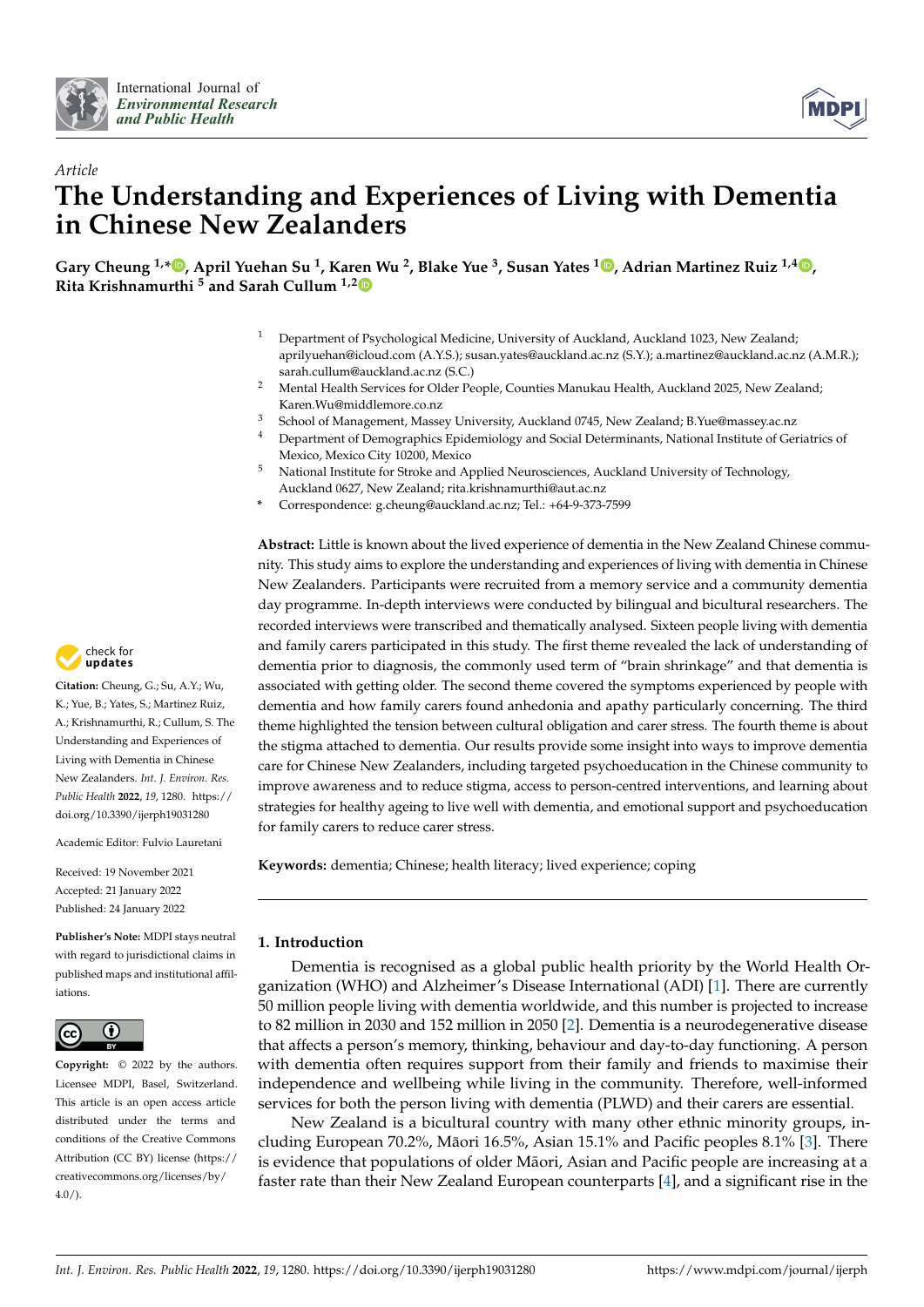prevalence of dementia in these groups has been predicted [\[5\]](#page-11-4). A number of recent studies have explored the lived experience of dementia in New Zealand European, Māori and Pacific people. For example, a qualitative study with 49 mainly New Zealand Europeans living with dementia and their carers suggested that PLWD value their independence and are living meaningful lives, although they also reported that living positively with dementia is not easy  $[6]$ . Another study using focus groups of Maori elders and interviews of Maori families living with dementia highlighted the importance of spiritual wellbeing along with honouring their identity as kaumātua (Māori elders) [[7\]](#page-11-6). They also concluded that Māori families are generally inclusive and have a strong obligation to care for others, which is crucial for the care of older Maori with dementia. Fakahau, Faeamani and Maka (2019) ¯ interviewed 20 Pacific families (nine Tongan, six Samoan, three from the Cook Islands, one Fijian, and one Niuean) living with dementia in Auckland, which has the largest number of Pacific Island people living anywhere in the world [\[8\]](#page-11-7). They found Pacific families often have a limited understanding of dementia. There is also a lack of Pacific health services providing dementia support services, and families are reluctant to admit their loved ones to nursing home care because the quality of care is perceived as a concern.

A previous study conducted with a group of Asian healthcare professionals concluded that much work is needed to destigmatise dementia in New Zealand Asian communities through psychoeducation, public awareness and the availability of readily accessible services that can meet their cultural and language needs [\[9\]](#page-11-8). The Chinese population is the largest Asian ethnic group in New Zealand (4.9% of total population) [\[3\]](#page-11-2). However, little is known about the lived experience of dementia in the New Zealand Chinese community and how this affects the lives of PLWD and their families. It is likely that different psychosocial and cultural issues are at play for Chinese PLWD in New Zealand, where there were historical discrimination and maltreatment issues against Chinese from the late 1860s through the 1950s [\[10\]](#page-11-9), recent waves of immigration from Hong Kong and China in the past three decades, and dementia services that were developed mainly for Europeans using a westernised model of care.

The aim of this study was to conduct semi-structured interviews with Chinese PLWD and/or their families to explore their understanding of dementia and experiences of living with dementia. We used qualitative methodology in this study because it lends itself more readily to explore these phenomena in-depth. We hope to use this new knowledge to develop better dementia services that are culturally appropriate and responsive to the needs of the growing number of Chinese PLWD and their families in New Zealand.

#### **2. Materials and Methods**

## *2.1. Participants and Setting*

We used a convenience sampling strategy to recruit potential participants from a memory service of a large teaching hospital and a community dementia day programme in Auckland, New Zealand. We identified 22 Chinese people with a diagnosis of dementia in these two services. They and/or their families were initially approached by SC, an old age psychiatrist at the Counties Manukau District Health Board memory service, or by the clinical coordinator at the community dementia day programme. We kept our eligibility criteria broad to capture a wide range of perspectives from PLWD and/or their families. Participation was voluntary and written consent was gained from all study participants. The only exclusion criterion for PLWD was when a person lacked capacity to consent to participate in the study. A \$50 voucher was provided to each participant at the completion of the semi-structured interview. Ethics approval was gained from the Health and Disability Ethics Committee (reference number 17/CEN/126/AM01).

## *2.2. Semi-Structured Interviews*

A topic guide was constructed by the research team based on the dementia journey including recognition of cognitive symptoms, diagnosis and management of dementia (see Appendix [A](#page-10-0) for the topic guide). The questions aimed to capture information from the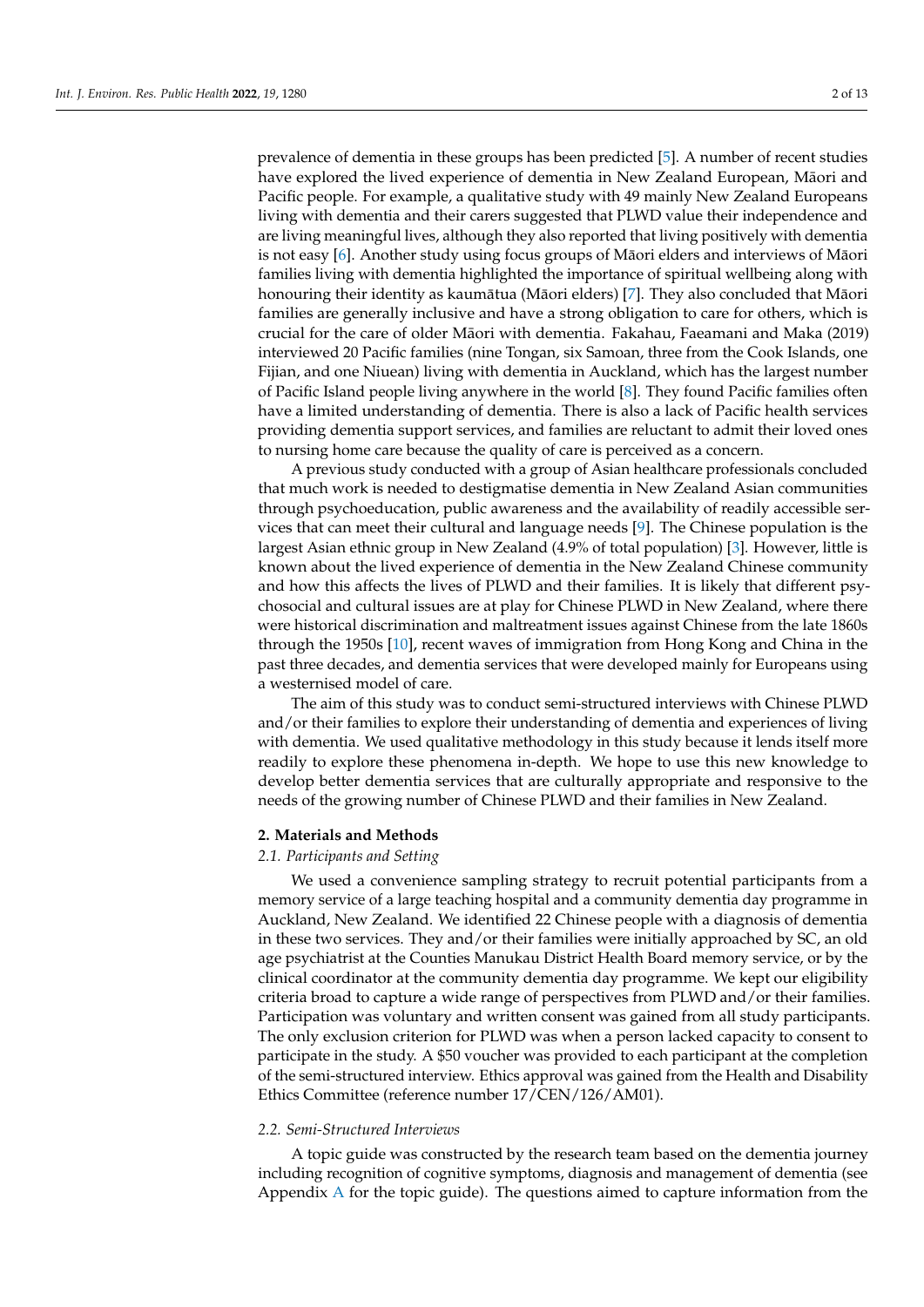perspectives of the PLWD and/or their families, including their understanding of dementia, their experience of the dementia diagnostic process, psychosocial adjustments and support services following the diagnosis, and current concerns and difficulties. Demographic data were collected regarding the participants' age, gender, marital status, place of birth and number of years living in New Zealand.

The face-to-face interviews were conducted by three of the authors and five other trained bilingual and bicultural research assistants with a health background (nursing, social work, occupational therapy and clinical psychology). The interviews were conducted by one or two interviewers in the study participant's home and in their first language, which included Mandarin Chinese, Cantonese Chinese and English. Our research assistants were provided with an interview manual which outlines the background of the study, research procedures, and instructions on the interviewing process. They attended five 2-h training workshops prior to the commencement of the study and one further workshop for peer-review of their interviewing experience. The training included an introduction to qualitative research, informed consent, discussion of the topic guide, an interviewing demonstration, role playing and practising using the topic guide, tips on managing difficult interviews (e.g., when an interviewee becomes emotional and tearful), and the process of transcribing interviews. The interviews were conducted between July 2018 and April 2019. They were audio recorded and transcribed verbatim by the research assistants. The transcripts were entered into NVivo 12 [\[11\]](#page-11-10), a computer assisted qualitative data analysis program, for data organisation and coding.

## *2.3. Data Analysis*

Interview transcripts were thematically analysed using a six-phase process described by Braun and Clarke [\[12\]](#page-11-11): familiarising with the data, generating initial codes, searching for themes, reviewing themes, defining and naming themes, and producing the report. Two Cantonese-speaking researchers and two Mandarin-speaking researchers were involved in analysing the data. Each of the transcripts was independently coded by two researchers. All four researchers reviewed and agreed on the resultant themes in an iterative manner over three meetings.

The four researchers who performed the thematic analysis are overseas-born Chinese. GC is an academic old age psychiatrist who has lived in New Zealand for over 30 years. KW is a senior psychiatric nurse who specialised in older people's health and has lived in New Zealand for over 25 years. Both GC and KW were able to bring their understanding of the Chinese culture and clinical knowledge when analysing and interpreting the data. AS is a mental health social worker with a master's degree and has lived in New Zealand for five years. She provided the social dimension when analysing and interpreting the data. BY has lived in New Zealand for three years and has a master's degree in a non-health related area, which minimised the bias of introducing existing knowledge into the data analysis.

#### Data Reporting

Due to the richness of the data, we will focus on reporting the understanding of dementia and the impact of dementia on the lives of PWLD and their families in this paper. We will report our study participants' experiences with healthcare services in a separate paper. When reporting the findings, we used pseudonyms for study participants in order to maintain confidentiality. We translated quotes from Chinese to English for publication purposes but illustrated some of the important quotes in Simplified Chinese characters to minimise any loss of meaning in translation.

## **3. Results**

There were a total of 16 study participants, and Figure [1](#page-3-0) shows the study participant flow: five dyads of a person with mild dementia (with capacity to consent to participate in the study) and a family member (husband:  $N = 1$ ; wife:  $N = 1$ ; son:  $N = 2$ ), one person with mild dementia, and five family members of people with more severe dementia (wife:  $N = 2$ ;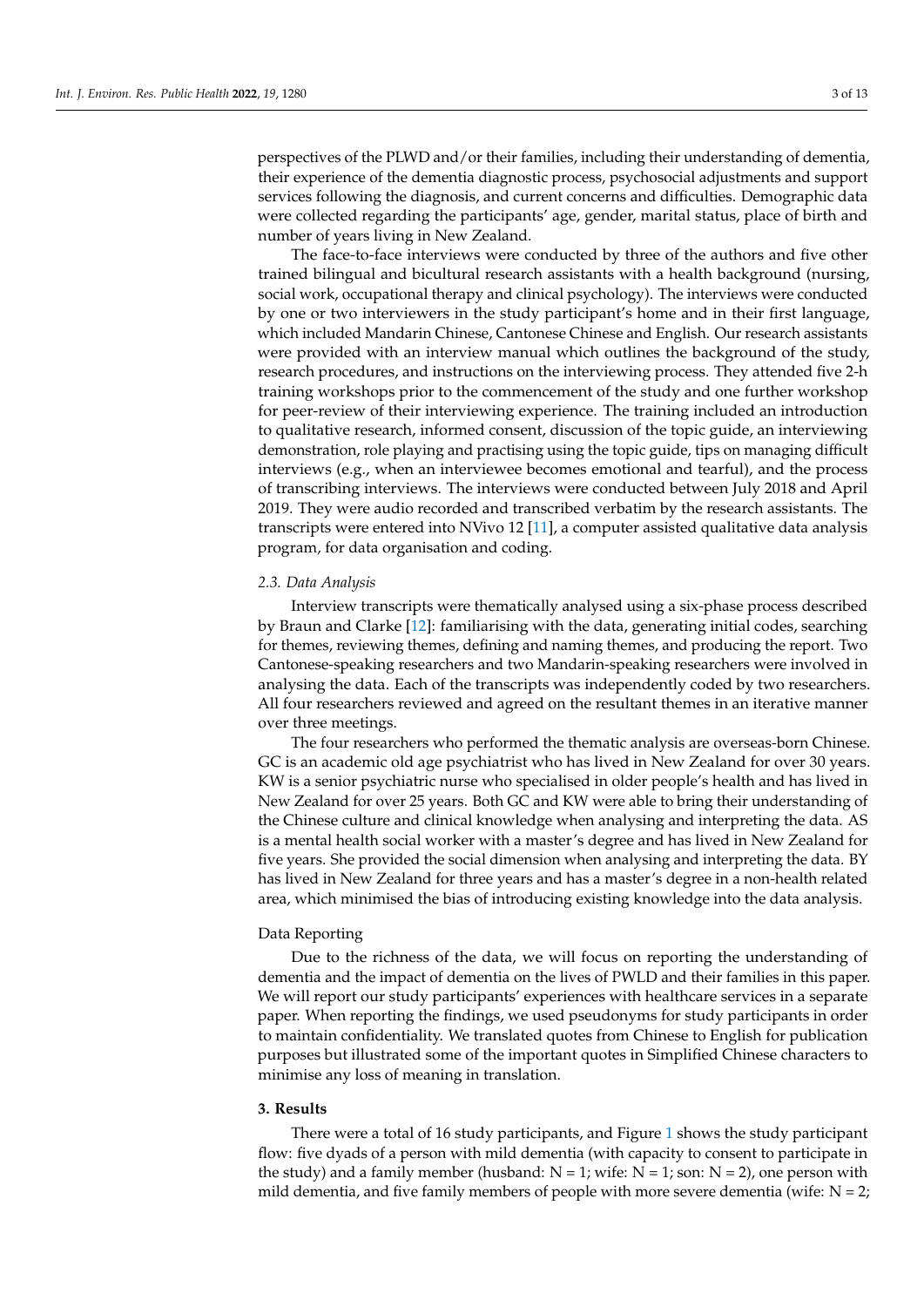

<span id="page-3-0"></span>daughter:  $N = 2$ ; son:  $N = 1$ ). A summary of their demographic information is shown in Table [1.](#page-3-1)

**Figure 1.** Flowchart of study participants. PLWD: person living with dementia.

|                         | Pseudonym of<br>Person with<br>Dementia | Pseudonym of<br><b>Family Carer</b><br>(Relationship) | Age | Gender      | Marital<br><b>Status</b> | <b>Birthplace</b>     | <b>Years Living</b><br>in New<br>Zealand | Language  |
|-------------------------|-----------------------------------------|-------------------------------------------------------|-----|-------------|--------------------------|-----------------------|------------------------------------------|-----------|
| Person with<br>dementia | Wei                                     |                                                       | 61  | M           | Married                  | Hong Kong             | 41                                       | Cantonese |
| Dyad 1                  | Ming                                    |                                                       | 87  | M           | Married                  | China                 | 25                                       | Mandarin  |
|                         |                                         | Fang (wife)                                           | 83  | F           | Married                  | China                 | 25                                       | Mandarin  |
| Dyad 2                  | Li                                      |                                                       | 84  | F           | Married                  | China                 | 20                                       | Mandarin  |
|                         |                                         | Jing (husband)                                        | 89  | M           | Married                  | China                 | 20                                       | Mandarin  |
| Dyad 3                  | Yong                                    |                                                       | 79  | M           | Married                  | China                 | 19                                       | Mandarin  |
|                         |                                         | Yan (wife)                                            | 78  | F           | Married                  | China                 | 19                                       | Mandarin  |
| Dyad 4                  | Na                                      |                                                       | 75  | F           | Married                  | China                 | 17                                       | Mandarin  |
|                         |                                         | Sam (son)                                             | 53  | M           | Married                  | China                 | 22                                       | Mandarin  |
| Dyad 5                  | Fen                                     |                                                       | 88  | F           | Widowed                  | China                 | 81                                       | English   |
|                         |                                         | Joe (son)                                             | 60  | M           | Married                  | <b>New</b><br>Zealand | 60                                       | English   |
| Carer 1                 |                                         | Ying (wife)                                           | 67  | F           | married                  | China                 | 11                                       | Mandarin  |
| Carer 2                 |                                         | Lan (wife)                                            | 64  | $\mathbf F$ | Married                  | Cambodia              | 20                                       | Cantonese |
| Carer 3                 |                                         | John (son)                                            | 48  | M           | Married                  | Hong Kong             | 28                                       | Cantonese |
| Carer 4                 |                                         | Jo (daughter)                                         | 49  | F           | Married                  | China                 | 20                                       | Mandarin  |
| Carer 5                 |                                         | Sandy (daughter)                                      | 55  | F           | De facto                 | China                 | 25                                       | Mandarin  |

<span id="page-3-1"></span>**Table 1.** Study participants and their demographic information.

The average interview duration varied from 18 to 86 min in length (average 52 min). Four themes emerged from the thematic data analysis, and they are summarized in Table [2.](#page-4-0)

## *3.1. Theme 1: Understandings of Dementia*

3.1.1. Subtheme 1: Lack of Understanding of Dementia Prior to Diagnosis

Most participants had no knowledge or very limited knowledge of dementia prior to diagnosis. For example, Wei said: "What actually is dementia? I have never heard of it." Jo "knew nothing" about dementia before her mother was formally diagnosed. She then researched about dementia on the internet and her knowledge of dementia improved "suddenly". John, a well-educated man supporting his mother with dementia, had the following conversation with the research interviewer:

*Interviewer: Sorry John. So before your mother was diagnosed with Alzheimer's dementia, did you have any like knowledge about dementia. What did you know about dementia?*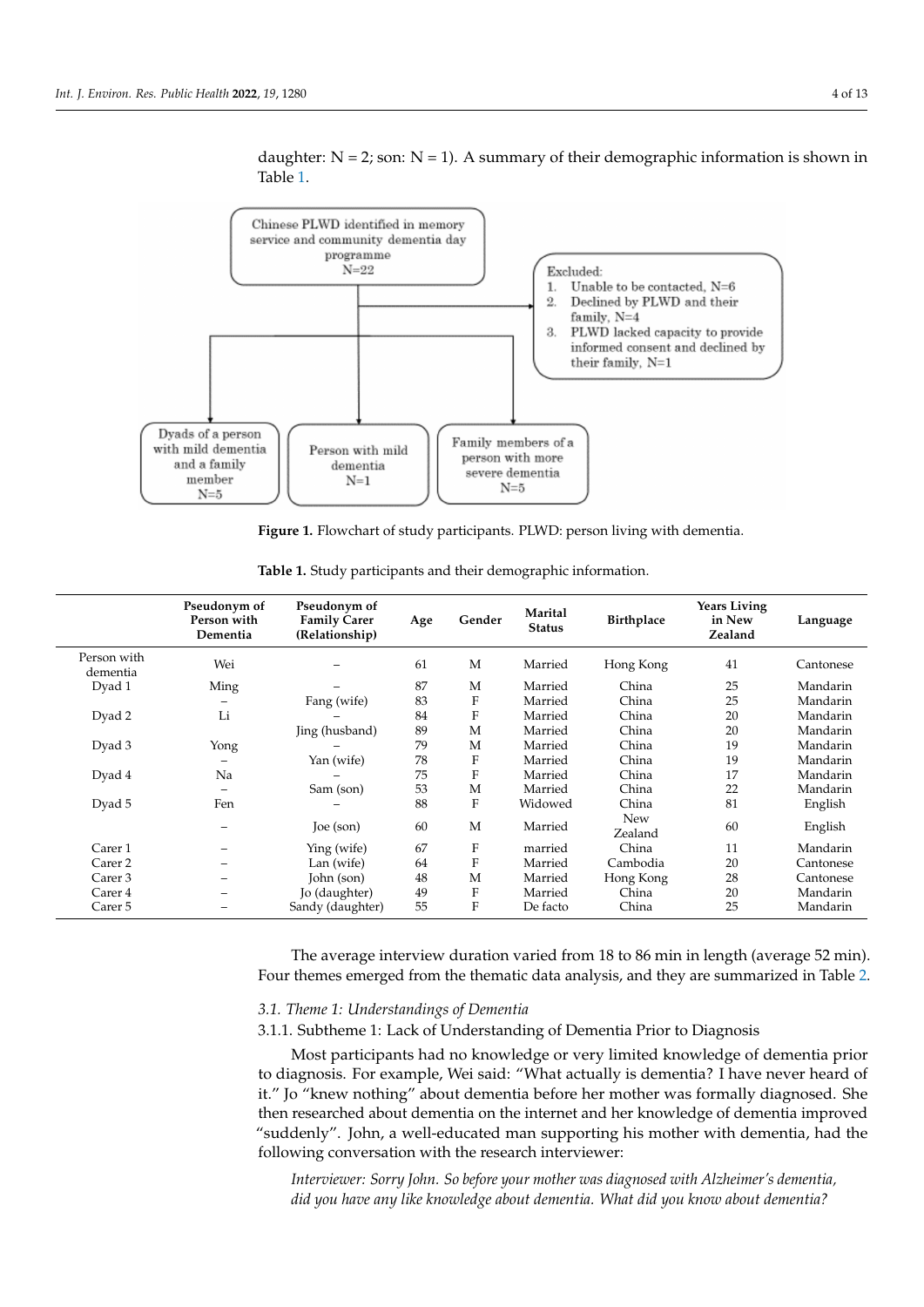*John: Nothing, I was very ignorant until later on.*

This lack of awareness could have contributed to a delay in seeking help and diagnosis. For example, Yan had symptoms of dementia for three to four years before her husband took her to see their family doctor. Her husband did not understand the presentation of dementia and initially thought Yan's symptoms were mood related.

<span id="page-4-0"></span>**Table 2.** A summary of the qualitative analysis results and potential interventions to address these findings.

| <b>Main Themes</b>                              | <b>Subthemes</b>                                                                                                                                                    | <b>Potential Interventions</b>                                                                                         |  |
|-------------------------------------------------|---------------------------------------------------------------------------------------------------------------------------------------------------------------------|------------------------------------------------------------------------------------------------------------------------|--|
| 1. Understandings of dementia                   | (i) Lack of understanding of dementia prior<br>to diagnosis<br>(ii) The concept of "brain shrinkage"<br>(iii) Dementia is part of getting older                     | Public awareness and psychoeducation<br>on dementia and healthy ageing in<br>Chinese community                         |  |
| 2. Impact on the person living with<br>dementia | (i) Memory-related problems are common<br>(ii) Anhedonia, apathy, other<br>neuropsychiatric symptoms and functional<br>impairment<br>(iii) Different ways of coping | Living well with dementia and<br>person-centred evidence-based<br>interventions e.g., Cognitive Stimulation<br>Therapy |  |
| 3. Impact on family carers                      | (i) Cultural obligation<br>(ii) Carer stress and coping<br>(iii) Importance of hope                                                                                 | Chinese carer psychoeducation and<br>support groups                                                                    |  |
| 4. Stigma                                       |                                                                                                                                                                     | Public awareness and stigmatisation<br>campaign psychoeducation in the<br>Chinese community                            |  |

3.1.2. Subtheme 2: The Concept of "Brain Shrinkage"

Many of our PLWD and their family carers used the term "brain shrinkage" ("脑<sup>萎</sup> 缩") when describing dementia. Lan remembered her husband's doctor described how the brain of an older person "shrinks", as opposed to brain "growth" in children. Ming said: "There is shrinkage inside my brain." Sandy also used "brain shrinkage" when describing her mother's dementia, while Ying remembered that her husband's specialist used the same term when he explained the dementia diagnosis.

With the "brain shrinkage" explanation, some family members gained considerable understanding of dementia. Sandy described that language, personality and emotion could be affected when the shrinkage progress of dementia involves certain parts of the brain. Similarly, Joe thought dementia can affect people differently; for example, some people may "wander" and some may have "moods". Ying became aware of the main subtypes of dementia. She explained that one type of dementia is caused by the presence of a "protein" in the brain (Alzheimer's disease) and the other type is caused by strokes (vascular dementia). Yong recently read on the internet that it is possible for hippocampi to re-grow and memory to improve. This gave him hope for his wife's dementia. However, most carers believed that dementia is a progressive illness and that its symptoms will deteriorate over time.

#### 3.1.3. Subtheme 3: Dementia Is Part of Getting Older

Many of our participants considered dementia to be a part of growing older and the natural life cycle. For example, the phrase "laws of nature" ("自然规律") was used separately by two family carers. Lan, who supports her husband, who lives in a nursing home, thought it is "very typical" for older people to have memory decline. Na touched on the topic of dying in old age while we were discussing dementia in older people, while Jing thought older people should accept the fact of death and dying. Our participants also suggested other medical and psychosocial factors that could play a role in cognitive functioning and the aetiology of dementia. Sandy noticed that her mother started to ask questions repeatedly after an operation and wondered whether anaesthetics may have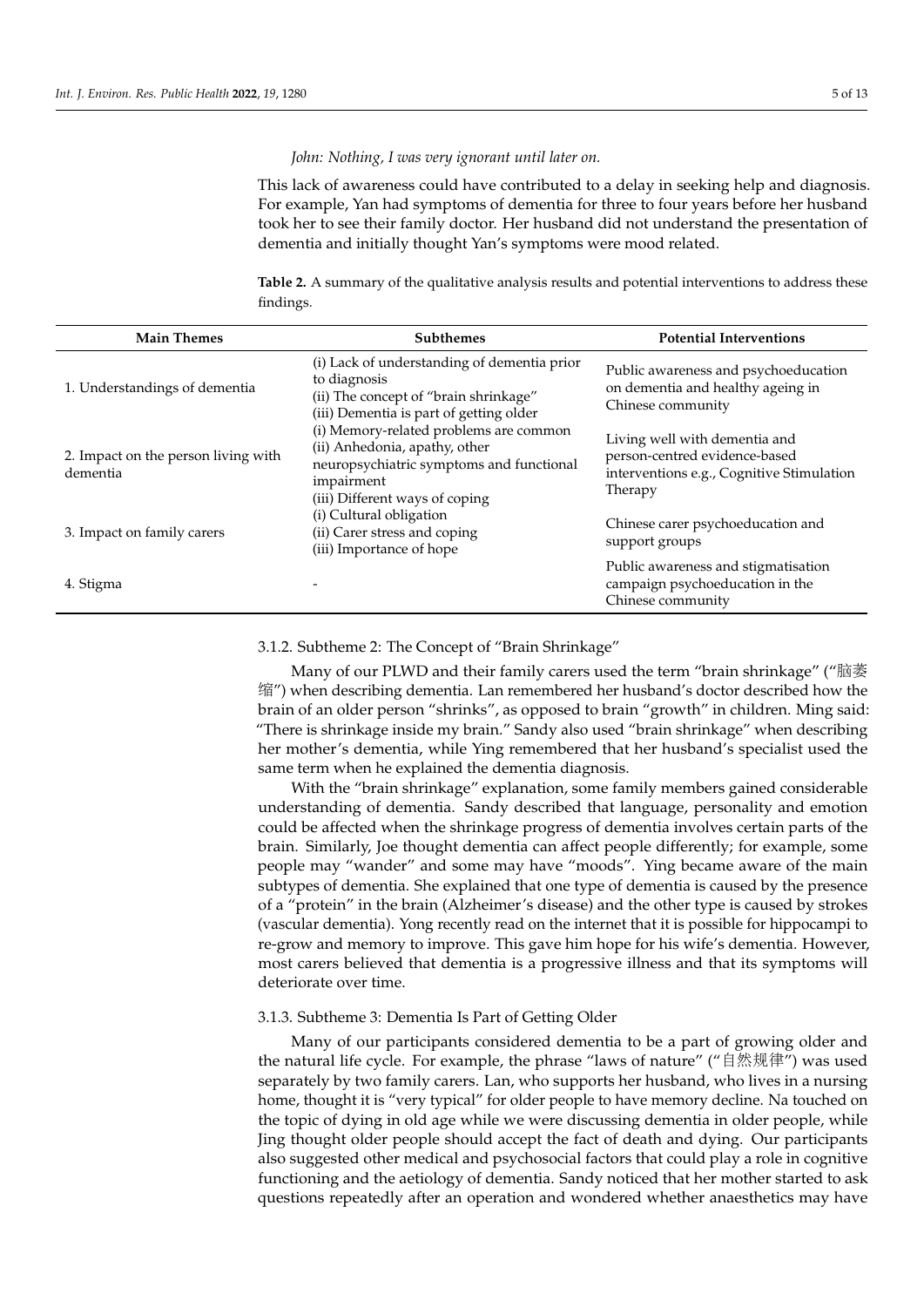side effects on the brain of an older person. John thought his mother's memory gradually declined after she stopped babysitting his children and lost her role. Wei thought "tension" could make his thinking and memory worse; while Lan thought her husband's poor temper and irritability could make him more susceptible to dementia. Lan also thought a good "mindset/mentality" may reduce the risk of dementia.

## *3.2. Theme 2: Impact on the PLWD*

#### 3.2.1. Subtheme 1: Memory-Related Problems Are Common

Our study participants frequently described symptoms of short-term memory and forgetfulness in dementia: "always forgetting about things" [Yan]; "poor memory" [Wei]; "can't remember things" [Ming]; "some memory decline" [Lan]; "memory is really poor" [John]. Wei, who has mild dementia and still works as an operator in a factory, recognized that he asks questions repeatedly because he does not want to make mistakes at work. However, his co-workers and family often respond: "I've told you already". John found his mother's repeated questioning stressful; for example, she asks John's children their age 20 to 30 times during the course of a dinner.

## 3.2.2. Subtheme 2: Anhedonia, Apathy, Other Neuropsychiatric Symptoms and Functional Impairment

A few PLWD and family carers found anhedonia and apathy particularly concerning. For example, Wei is no longer interested in playing mah-jong, while Sandy noticed her mother no longer enjoys social conversations and "has lost interest in everything". Other participants with dementia had given up some of their previous social activities. For example, Na no longer goes to her church. Sandy said her parents do not go out very much and do not have many friends. Jo described it as "painful" for the family to see her mother who has lost interest in everything, but she wondered if her mother may not be suffering because of her apathy ("无欲无求"). Sandy also mentioned her mother's apathy and believed that perhaps her mother is not aware of the changes.

Family carers also described a range of neuropsychiatric symptoms in dementia including language and communication difficulties (e.g., substituting people's names, forgetting what to say next in a conversation, reduced verbal fluency and expression), visual hallucinations, misidentification, depression, irritability, mood lability and personality change. They reported that their family members were becoming more dependent with dementia. Their functional impairment included mobility and falls, instrumental activities of living (e.g., preparing meals, using the telephone, taking medication) and basic activities of daily living (e.g., personal care, bathing, eating). Jing described how her husband often gets angry and blames himself for not being able to function independently. A number of psychological impacts on the PLWD were also reported, including loneliness, low selfconfidence and self-esteem. Jing thought people with dementia should be encouraged and not criticized for making mistakes due to their cognitive problems.

#### 3.2.3. Subtheme 3: Different Ways of Coping

Our participants with dementia use different mechanisms and strategies to cope with the cognitive impact of their illness. For example, Wei tends to normalize his memory problem: "There is no reason why memory would get better with age, in the same way that a machine will break as it ages". Na writes everything down to remind herself of the things she needs to do. She also keeps to a routine and tries not to get worried. Wei thought physical exercise could help his memory, while Sam's mother practices tai chi once a week with a small group of older people in the local park. Another PLWD practices calligraphy as a hobby and a couple of people with dementia like watching television at home.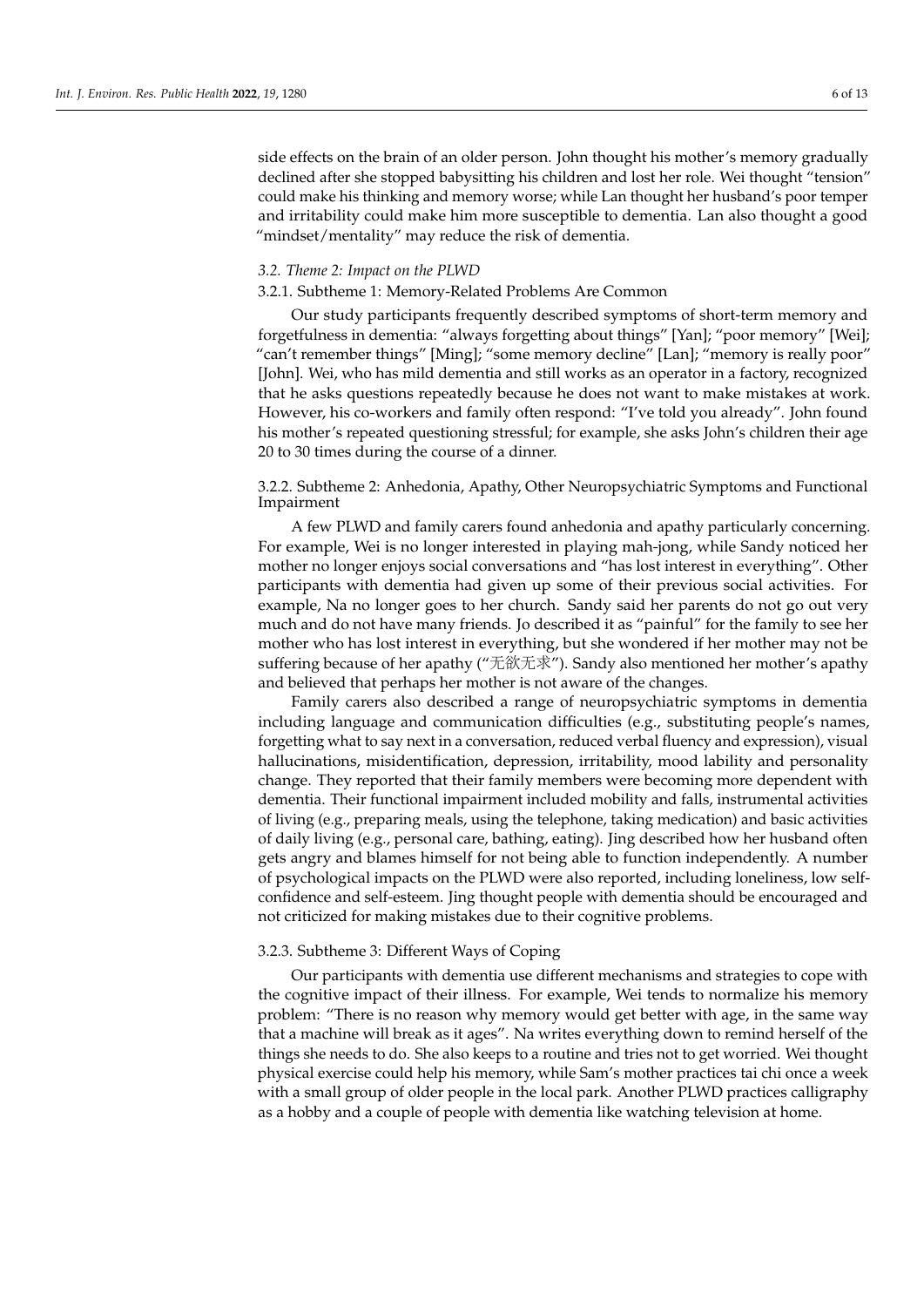## *3.3. Theme 3: Impact on Family Carers*

## 3.3.1. Subtheme 1: Cultural Obligation

There is general acceptance of the Chinese culture and the obligation that children are expected to take care of their elderly parents. "Of course older people are looked after by their children" [Sam]. John visits his mother every day to make sure she has taken her medication and eaten her meal. He "shares this responsibility" with his siblings because "we are Chinese". Similarly, Fen is well supported by her seven children, and as her son Joe said: " . . . so we do rotate, we have a certain day, like my sisters sort of like the weekends . . . .we cook for her and whatever, so we do whatever, she is well looked after." Jing enjoys her children and grandchildren being around and she finds them very caring ("我们家 孩子很孝顺"), while Jo thought she is blessed because she can still support her mother. However, with the global migration phenomenon, only one of Na's four children lives in New Zealand and he visits her every week.

Two wife-carers reported a lack of support from their extended family because they do not have any children. Lan, whose husband is in a nursing home, lives alone and is the main support for her husband. She is not close to her brother who lives in the same city. Lan has a strong Christian faith and her main support comes from her church. She dedicates her life to her husband and visits him in the nursing home every day, to the extent that it has compromised her social activities. For example, her friends no longer invite her to their homes for dinner because they know she spends all day looking after her husband. Ying also visits her husband in the nursing home every day and helps with some of his personal care. She thought Chinese families are more caring than the other ethnic groups and her visits are important to maintain her husband's wellness.

## 3.3.2. Subtheme 2: Carer Stress and Coping

Caring for a family member with dementia is often associated with carer stress, and this is of no exception to our Chinese carers. Jo's mother requires 24 h supervision. She finds caring for her mother "very tiring" and that it restricts her life. She does not leave her mother at home alone because she worries her mother may have an accident and she does not know how to use the telephone. Yong also finds caring for his wife "day and night" stressful, and he is tired. He makes sure she does not wander out of the house and is most affected by her mood swings. She often "hallucinates" and thinks people are accusing her and she can get irritable. Ming worries about not being able to find his way home if his wife does not accompany him to the supermarket. Similarly, Sam's mother needs to be accompanied when going out.

John's mother has both dementia and depression. He does not mind her repeated questioning but finds her depression more stressful. She previously attempted suicide by taking a medication overdose and often talks about dying. Sandy reported that her father, who used to be extremely good to her mother, is starting to lose patience (e.g., "yelling at her") as her mother's dementia progresses.

Our carers use a range of strategies to maintain their well-being. For example, engaging in leisure activities (e.g., singing, listening to music), physical exercises (e.g., swimming), socializing with friends, having strong religious faith, using humour, having a routine and "taking one day at a time". Yong thought some family carers may not have the energy and resources to take care of their loved ones with dementia and that this burden could perhaps be shared by the community. Jing finds helping other older people in the community gives her a sense of being valued and improves her mood.

#### 3.3.3. Subtheme 3: Importance of Hope

Hope is an important coping mechanism used by many of our family carers who talked about their wish that there is a medical breakthrough for curing dementia. For example, Ying hopes there is a new medication that can remove amyloid plaques in the brain, while Sandy hopes that advances in research could find a cure for dementia and benefit other older people. Li thought her husband's specialist should not have told him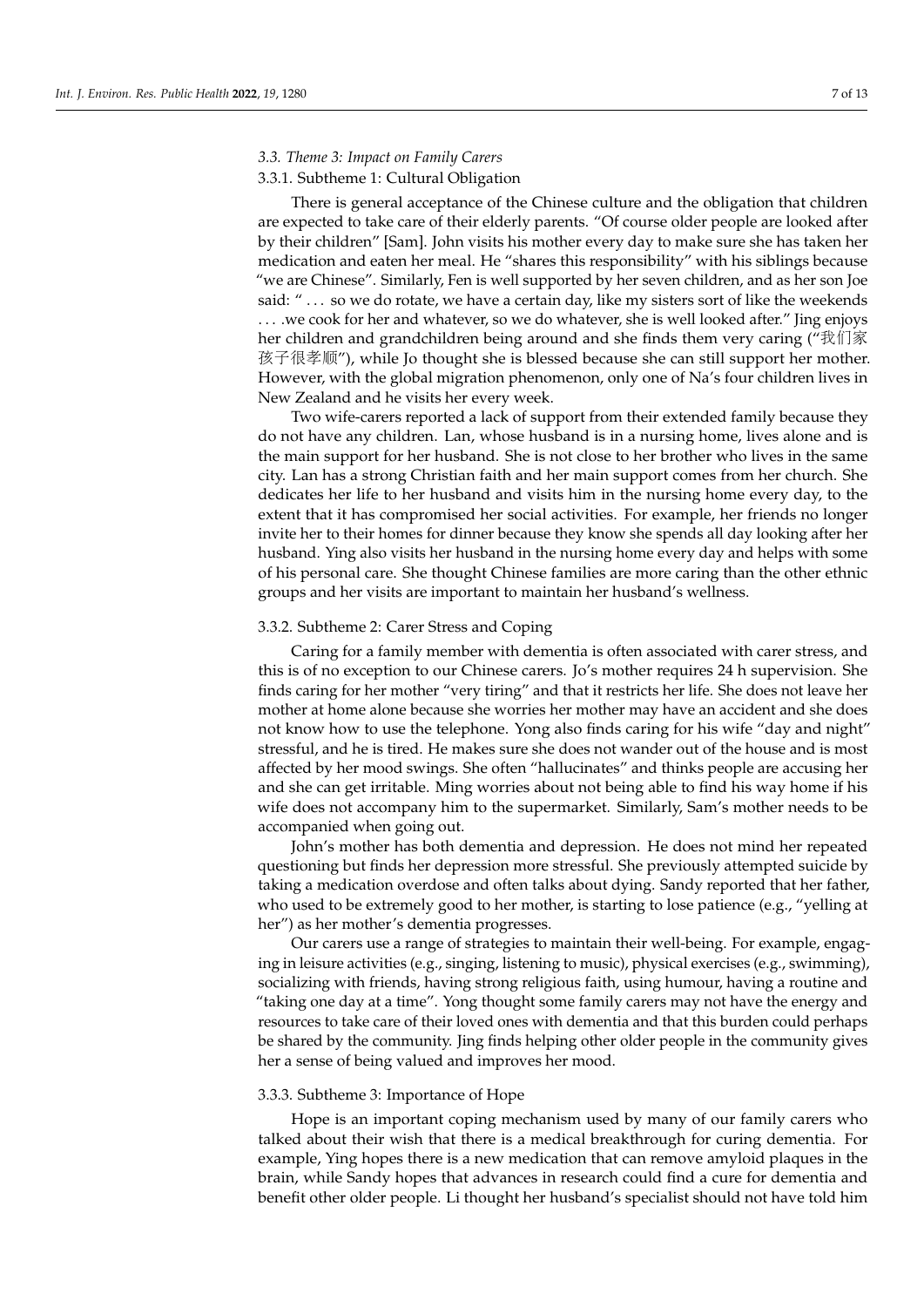that his dementia has no cure but to give him some hope: "even though it is the reality, it is still meaningful to give him some hope" ("给他点盼望"). And indeed, Jo was unhappy when her mother's family doctor told them that dementia has no treatment "except going to a nursing home". However, acceptance and realization is essential for some carers to come to terms with the diagnosis; as Jo later said, "I need to accept faith and the diagnosis if we cannot change it." Jo started to give up thinking her mother would improve six months after the diagnosis. Another carer said: "I have a feeling that there is no cure for my mother, but may be able to slow down the deterioration."

## *3.4. Theme 4: Stigma*

Both PLWD and family carers described the stigma attached to dementia, which affects the person with dementia themselves and the families of people with dementia. Yan believed that Chinese people generally do not like telling other people, including their family doctor, about dementia and mental health issues. Jing said that only adults in his family, not children, are informed about her husband's dementia. She also does not want to tell people outside of her immediate family because she does not know how people would react or perceive her family. Lan has communicated to friends in her church that her husband has dementia and they have visited him in the nursing home.

Yong suggested the New Zealand government could provide Chinese people with more education on dementia. He believed the stigma of dementia in the Chinese community might prevent people from seeking information, diagnosis and support earlier. Li advocated the promotion of an age-friendly community. She thought the support, including emotional support, from the wider community could benefit the health of older people and the people who are providing the support.

## **4. Discussion**

This is the first study ever conducted to explore the lived experience of dementia in Chinese people in New Zealand. The first theme revealed the understanding (or lack of) of dementia, the commonly used term of "brain shrinkage", and that dementia is associated with getting older. The second theme covered the cognitive and non-cognitive symptoms of dementia experienced by PLWD and how their families found anhedonia and apathy particularly concerning. The third theme highlighted the tension between cultural obligation and carer stress and the importance of hope as a coping mechanism. The fourth theme is about self- and family-stigma attached to dementia.

Our participants commonly referred to the term "brain shrinkage" when they described dementia, and this finding requires further consideration. On reflection, the four researchers involved in the qualitative analysis believe the Chinese term of brain shrinkage "脑萎缩" has a relatively neutral connotation when the participants described it. And indeed, "brain shrinkage" provided a means for our participants to understand the neurodegenerative nature and medical cause of dementia. Although some of our participants considered dementia and memory decline as more prevalent in older age, none of our participants related dementia to mental health or a folk explanation [\[9\]](#page-11-8). This finding is consistent with the results of a study in Hong Kong where 13 out of 15 Chinese participants with dementia interpreted their illness as part of getting older, which might lead to delays in seeking help, diagnosis and treatment [\[13\]](#page-11-12). There has been much effort to address dementia-related stigma by changing the local names for dementia in East Asian Countries including China, Taiwan, and Singapore, where Chinese people are the majority residents [\[14\]](#page-11-13). Our participants seemed to accept the term "brain shrinkage". It is possible that "brain shrinkage" provides a visual representation of an organ that is failing and that dementia is a brain disorder. This finding is consistent with a previous local study with a group of Asian healthcare professionals who suggested that Asian people are more accepting of medicalised problems than they are of those of a psychological nature [\[9\]](#page-11-8). However, we believe psychoeducation on strategies for healthy ageing (such as promoting social connectedness, physical exercises, and cognitive stimulation) would be useful for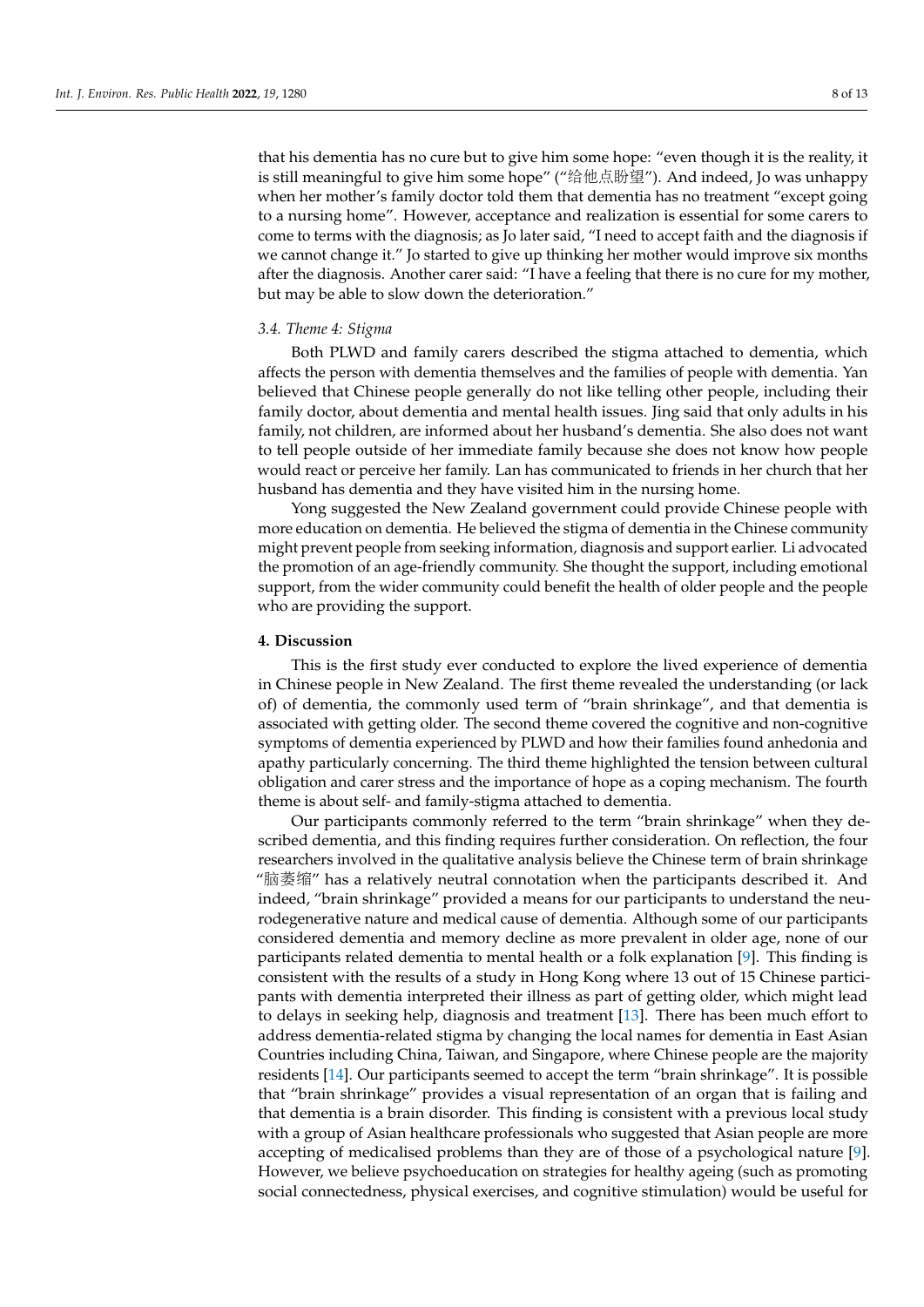Chinese people who seem to just accept dementia as a medical problem or part of getting older and that the brain will continue to shrink.

It was most unexpected when a couple of elderly family carers mentioned amyloid plaques, hippocampi, and subtypes of dementia. Despite a generally low dementia literacy prior to diagnosis, our carers' knowledge of dementia improved following the dementia diagnosis, possibly through health information available on the internet. The low dementia literacy prior to diagnosis is consistent with a recent online survey in China that used the Alzheimer's Disease Knowledge Scale [\[15\]](#page-11-14). They found that dementia knowledge amongst their participants (the majority of them were highly educated and younger than 40 years old) was lower when compared to other high-income countries such as Germany, US and South Korea [\[15\]](#page-11-14). Their survey also found that 91% of the respondents answered correctly that a person with Alzheimer's disease would have a gradually worsening ability to remember new information [\[15\]](#page-11-14); and we also found that our participants had good recognition of memory problems and functional impairment through their lived experience of dementia.

Our study identified that family carers felt uncomfortable, and sometimes distressed, by the non-cognitive symptom of anhedonia and apathy. Calia, Johnson and Cristea (2019) explored the cross-cultural representation of dementia and found that their participants in China, aged between 18 and 75 years, associated dementia with the following words in terms of high importance and high frequency: disease, memory loss, sadness, forgetfulness and Alzheimer's [\[16\]](#page-11-15). It is interesting that "sadness" was found to be associated with dementia, which has a similar meaning to anhedonia and apathy reported by our family carers. This could lead to a danger of potentially treatable depression not being diagnosed in a PLWD. The use of person-centred interventions could be useful to address the cognitive and non-cognitive symptoms of dementia. For example, Cognitive Stimulation Therapy (CST), a cognitive intervention with the strongest evidence for improving cognition and quality of life, could be used for Chinese people with dementia living in the community [\[17](#page-11-16)[,18\]](#page-11-17). CST is a group psychosocial treatment for people with mild to moderate dementia, and has been adapted for Chinese people [\[19\]](#page-12-0). There are 18 principles underpinning the CST programme and many of them are aligned with the concept of living well with dementia: person-centred, respect, involvement, inclusion, choice, maximising potential and building/strengthening relationships [\[20\]](#page-12-1).

Our findings that Chinese families have an obligation to care for their elders with dementia and the practicing of filial piety are consistent with international literature [\[21](#page-12-2)[–25\]](#page-12-3). Indeed, Chinese Canadian dementia carers felt taking care of their parents was more than a responsibility; "it was the way of life" [\[23\]](#page-12-4). They also lived with worries and emotional struggles and their needs were often shaped by their traditional beliefs [\[23\]](#page-12-4). A study of Singapore-Chinese dementia carers found that intergenerational connection and closeness are one of the important Chinese family values [\[25\]](#page-12-3). Previous Australian studies have suggested that Chinese communities prefer to provide dementia care at home (including day activities, community nursing and home help), rather than nursing home care [\[21,](#page-12-2)[26\]](#page-12-5). Our finding of the tension between filial piety and carer stress in our Chinese family carers certainly echoed the experience of the physical and emotional work of caregiving that was closely intertwined with cultural issues in the Chinese-speaking community in Australia [\[21\]](#page-12-2). Dementia-related stigma is a common theme reported in previous international and local studies of dementia in Asian and Chinese immigrant communities [\[9,](#page-11-8)[27,](#page-12-6)[28\]](#page-12-7), which would have added an extra barrier for PLWD and family carers to seek support to lessen the burden of caregiving. In terms of addressing carer stress and family stigma, there are a number of promising programmes developed for Chinese dementia carers, and they can be delivered in various modalities including faceto-face groups and via telephone and internet [\[23,](#page-12-4)[29,](#page-12-8)[30\]](#page-12-9). These programmes typically include a psychoeducation component and sessions aimed to provide emotional support for the carers and to encourage the use of formal social supports. For example, the Coping with Caregiving Group Program in Hong Kong uses cognitive behavioural strategies for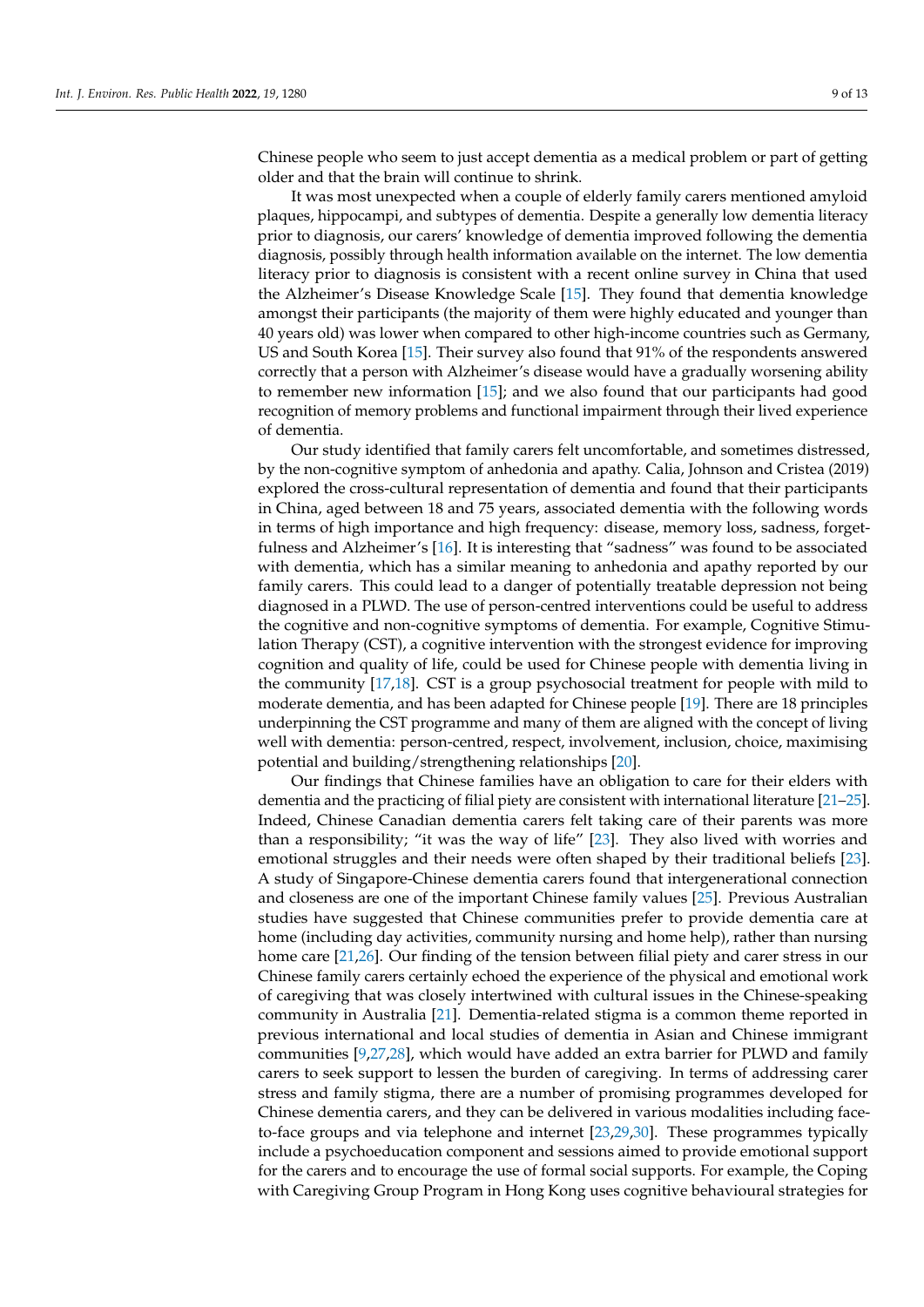Chinese carers in Hong Kong to gain self-efficacy for controlling their upsetting thoughts and handling the disruptive behaviours of the care recipients [\[29\]](#page-12-8).

There are a number of limitations in this study. Firstly, the study participants were conveniently recruited from one location in New Zealand, and this could limit the generalisability of our results to other parts of New Zealand. However, nearly half (48.5%) of the Chinese population in New Zealand live in Auckland, where we conducted our study [\[3\]](#page-11-2). Secondly, our sample size was relatively small, although the qualitative data collected were rich and the findings that emerged from thematic analysis were consistent with international literature on this topic. For example, a general lack of awareness of dementia in the Asian community; dementia being seen as a common part of aging; dementia-related stigma; children feeling obligated to care for their parents and valuing filial piety or having respect for their elders [\[27](#page-12-6)[,28](#page-12-7)[,31–](#page-12-10)[33\]](#page-12-11). Our research group has used the same qualitative study design to explore the understanding and experiences of living with dementia in some of the other main ethnic minority groups (Indian, Tongan and Samoan) in New Zealand. We will be able to compare the results of this study with the other ethnic minority group studies once they are all completed. Thirdly, we only included PLWD who had capacity to consent to participate in the study, and therefore our results are from the perspectives of people with mild dementia. We included family carers of a person with more severe dementia in an attempt to understand their experiences, but acknowledge that the perspective of people with more severe dementia is lacking. Fourthly, we decided not to objectively measure the characteristics of the PLWD (e.g., their follow up and involvement with the memory service or dementia day programme, cognitive function, and behavioural and psychological symptoms of dementia) because it could interfere with the qualitative interviewing process. However, we understand that the severity of cognitive impairment and BPSD could affect the experiences of carer stress [\[34\]](#page-12-12). Lastly, although the qualitative interviews and analysis were conducted in Chinese, we reported our main findings in English. The data analysis performed by the four bilingual and bicultural researchers provided a mean for peer reviewing our English report, but we acknowledge that nuances could have been missed, and meaning could have been added as a result of the translation process.

## **5. Conclusions**

Our study findings have provided some insight into ways to improve dementia care for Chinese New Zealanders. Targeted psychoeducation in the Chinese community could improve the awareness of dementia and reduce the stigma attached to dementia. This could result in earlier recognition and diagnosis of dementia and better use of healthcare and formal support services. The "brain shrinkage" term provides a mean for Chinese people to understand dementia and accept it as a medical diagnosis. We would certainly like to explore the acceptability of this term further in future research with larger groups of Chinese lay people and healthcare professionals locally and internationally. Improved access to person-centred interventions and learning about strategies for healthy ageing would provide Chinese PLWD and their families the resources to live well with dementia. Chinese family carers would benefit from structured education and support programmes to help them with negotiating the conflict between filial piety and carer stress and to instil hope while caring for their loved ones as part of the dementia journey.

Since the completion of this study, the research team has partnered with two community organizations in a new project called "Caring for people with dementia together" ("護腦同行"), with the goal of achieving better outcomes for Chinese PLWD and their families.Using some of our study findings, the priorities of this new project are placed on increasing dementia awareness within the Chinese community, providing psychoeducation and support for Chinese family carers, and implementing a living well programme for Chinese PLWD.

**Author Contributions:** G.C., S.Y., R.K. and S.C. contributed to the study conception and design. Material preparation, data collection and analysis were performed by G.C., A.Y.S., B.Y., K.W., S.Y.,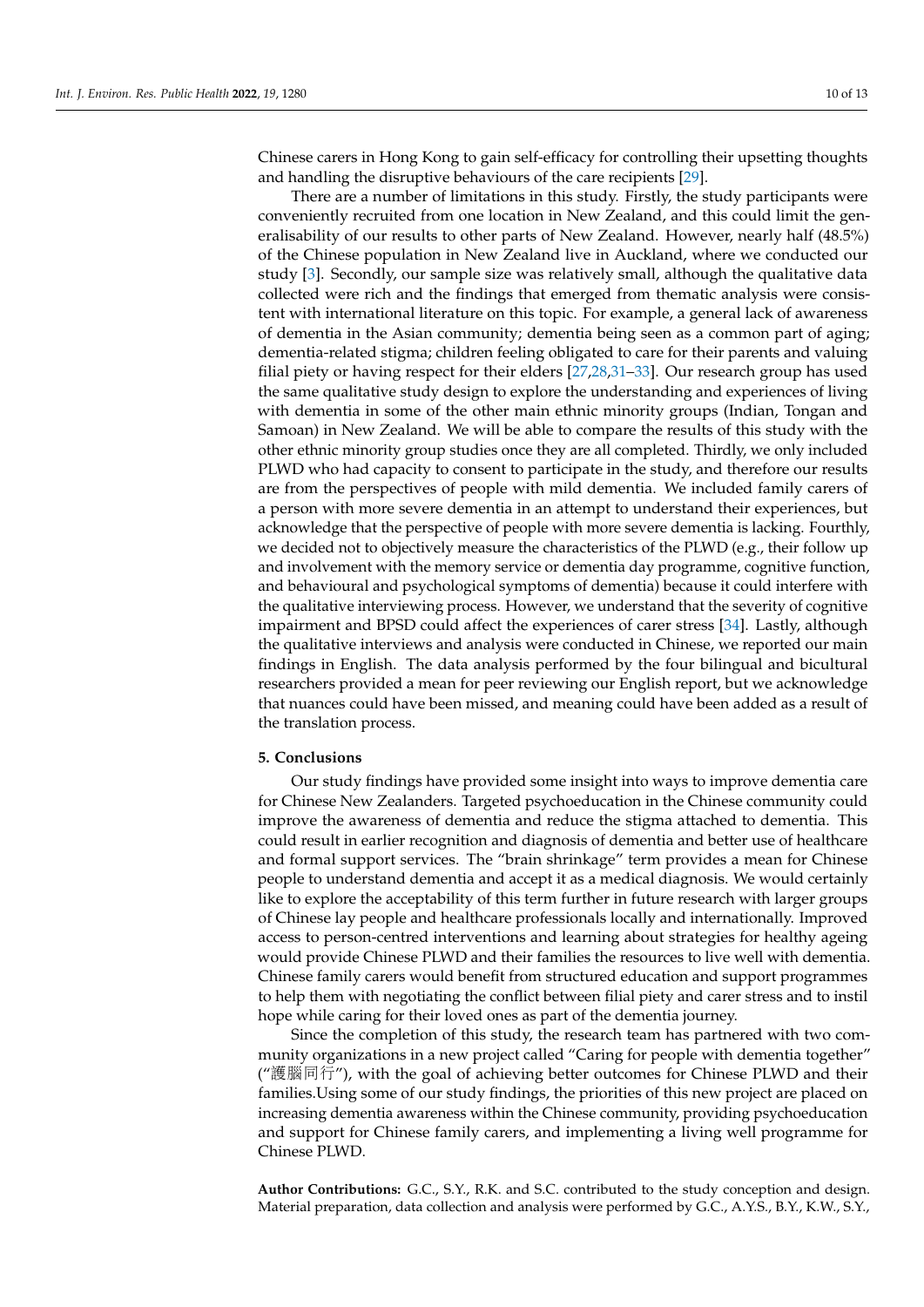A.M.R. and S.C. The first draft of the manuscript was written by G.C. and all authors commented on previous versions of the manuscript. All authors have read and agreed to the published version of the manuscript.

**Funding:** This study was funded by a University of Auckland Faculty Research Development Fund (Project Number 3715407) awarded to S.C.

**Institutional Review Board Statement:** Ethics approval for this study was gained from the New Zealand Health and Disability Ethics Committee (reference number 17/CEN/126/AM01).

**Informed Consent Statement:** Written informed consent was received from all subjects to participate in this study. Written informed consent was received from all subjects to publish the results of this study.

**Data Availability Statement:** Interview transcripts are available upon request.

**Acknowledgments:** We would like to thank the study participants, Susan Spencer at Enliven who supported study participant recruitment, and our research assistants (Theresa Cheung, Lina Chan, Jonathan Chow, Rebecca Zhang and Liping Li) who assisted with the qualitative interviews and/or transcribing.

**Conflicts of Interest:** The authors declare that they have no conflicts of interest.

#### <span id="page-10-0"></span>**Appendix A. Semi-Structured Interview Topic Guide**

| "What do we mean by dementia?"                                                                                                                                                                                                                                                                                                                                                                                                                                                                                                                                                                                              | Getting the diagnosis                                                                                                                                                                                                                                                                                                                                                                                                                                                                                                                                                                                                                                                        |  |  |
|-----------------------------------------------------------------------------------------------------------------------------------------------------------------------------------------------------------------------------------------------------------------------------------------------------------------------------------------------------------------------------------------------------------------------------------------------------------------------------------------------------------------------------------------------------------------------------------------------------------------------------|------------------------------------------------------------------------------------------------------------------------------------------------------------------------------------------------------------------------------------------------------------------------------------------------------------------------------------------------------------------------------------------------------------------------------------------------------------------------------------------------------------------------------------------------------------------------------------------------------------------------------------------------------------------------------|--|--|
| Different communities have different understandings<br>of dementia, some see dementia as a disease, others<br>see it as a natural part of normal ageing"<br>Tell me what you know about dementia and memory<br>changes as people get older?<br>What are the Tongan/Chinese/Indian terms use to<br>talk about dementia?<br>What is your understanding of dementia?<br>What do those words mean?<br>Why do you think older people get dementia?<br>How are dementia and normal ageing related?<br>What are the signs that someone has dementia?<br>What do you think causes dementia?<br>"Could you tell me more about that?" | Could you tell us how it has been for you?<br>What did you first notice?<br>Could you describe the changes<br>What was your explanation<br>Who diagnosed you? (GP/hospital doc/other?)<br>Can you remember what happened<br>Did they tell you the results of your blood<br>tests/memory tests/scan?<br>How did you feel when they told you the diagnosis?<br>How were the staff towards you (sympathetic? value<br>your opinion? respectful?)<br>What kind of information did they offer on what to<br>do next (or about services)?<br>What were the most significant moments in the<br>process (what do you remember most clearly)?<br>"Could you tell me more about that?" |  |  |
| After the Bloomerly                                                                                                                                                                                                                                                                                                                                                                                                                                                                                                                                                                                                         | Services                                                                                                                                                                                                                                                                                                                                                                                                                                                                                                                                                                                                                                                                     |  |  |

**After the diagnosis** How are things now? What changes have you made to cope? What help do you need? How do your family/community help you? \* Has it changed your role in the family/community? \* What are the positive things that have happened? How do other people outside the family act towards you? Do you tell other people about the diagnosis? (if not, why not?) *"Could you tell me more about that?"* \* think about risks eg cooking, driving, being home alone; but also positive changes e.g.) more family

time, increased understanding of their experience, less arguments with family as they understand the disorder

What kind of help do you get? e.g., GP, nurse, home/day care? What kind of things help/don't help? What do you need but don't get?

Do you use "day centres"? (which one) How often do you go? What do you think about those services? What do you like/didn't like? Is it specifically for people from ... ... (Tonga, Samoa, India, China) How do you think things might change in the future? What do you think you might need in the future? *"Could you tell me more about that?"*

If you weren't living in New Zealand how do you think your life would be different? (if you were still living in . . . ..)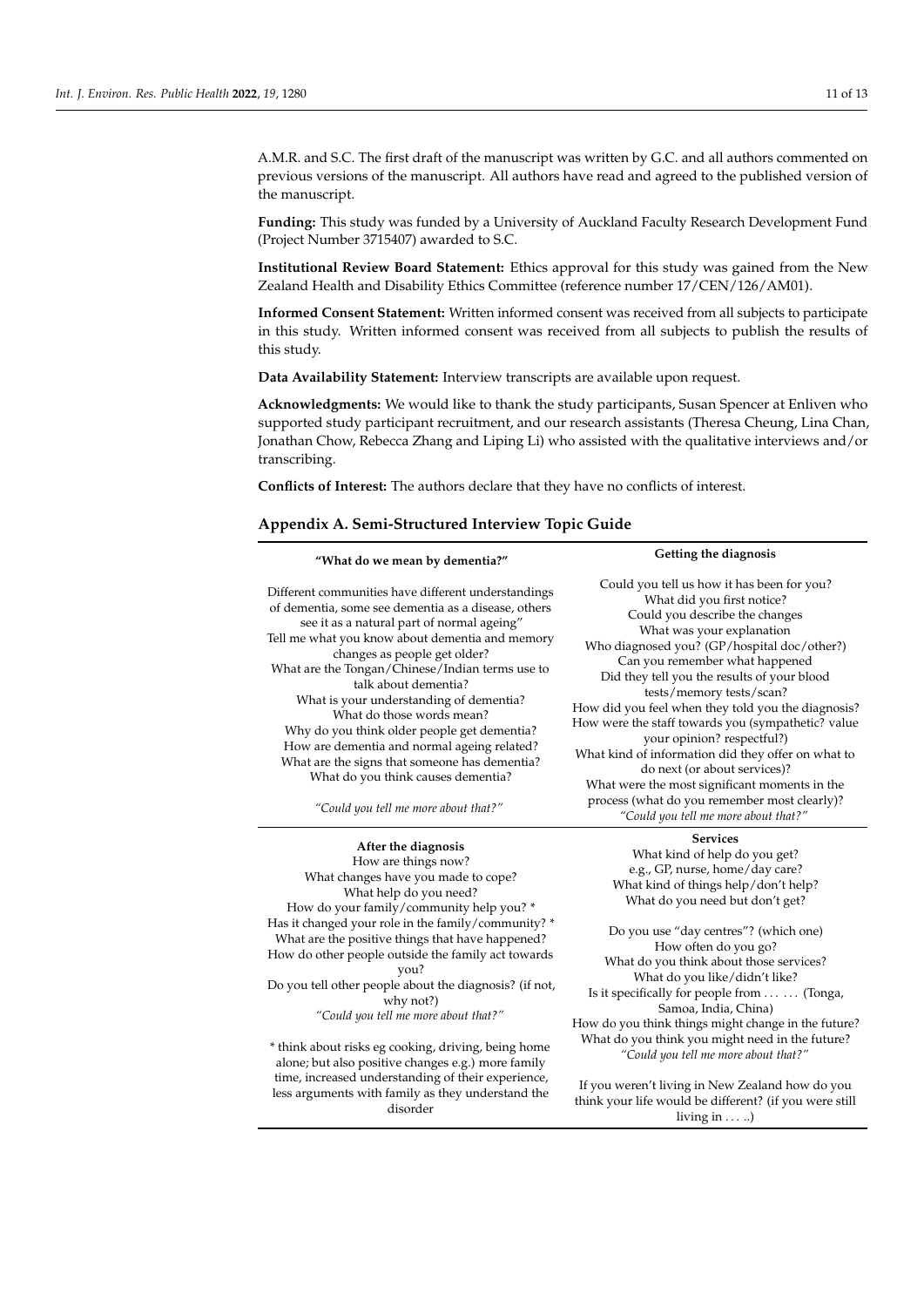|                                                        | <b>Questions for carers</b><br>Is there anything you want to add? |
|--------------------------------------------------------|-------------------------------------------------------------------|
|                                                        |                                                                   |
|                                                        | How many hours on average are you a care partner                  |
|                                                        | for [Name] at your home?                                          |
|                                                        | Describe what caring you provide.                                 |
|                                                        | How does your caring routine impact your daily life?              |
| Questions for people with dementia                     |                                                                   |
| Is there anything you want to add?                     | Do you talk with others about your role as a care                 |
| What are your main concerns now?                       | partner? How do you do this?                                      |
| What is most difficult for you?                        |                                                                   |
| What is most positive?                                 | Does anyone else provide care for [Name]?                         |
| In our culture we are often expected to look after our |                                                                   |
| elders-how is that for you                             | What is your reason for taking on the role of care                |
| Have you planned for the future?                       | partner?                                                          |
| "Could you tell me more about that?"                   | What are your main concerns around caring for your                |
|                                                        | relative with dementia?                                           |
| Is there anything that we have missed?                 | What is most difficult for you?                                   |
| "Could you tell me more about that?"                   | What is most positive?                                            |
|                                                        | In our culture we are often expected to look after our            |
|                                                        | elders-how is that for you                                        |
|                                                        | Have you planned for the future?                                  |
|                                                        | "Could you tell me more about that?"                              |
|                                                        |                                                                   |
|                                                        | Is there anything that we have missed?                            |
|                                                        | Could you tell me more about that?"                               |

## **References**

- <span id="page-11-0"></span>1. Wortmann, M. Dementia: A global health priority—Highlights from an ADI and World Health Organization report. *Alzheimers Res. Ther.* **2012**, *4*, 1–3. [\[CrossRef\]](http://doi.org/10.1186/alzrt143)
- <span id="page-11-1"></span>2. World Health Organization. Dementia. Available online: <https://www.who.int/news-room/fact-sheets/detail/dementia> (accessed on 17 December 2021).
- <span id="page-11-2"></span>3. Statistics New Zealand. 2018 Census Population and Dwelling Counts. Available online: [https://www.stats.govt.nz/information](https://www.stats.govt.nz/information-releases/2018-census-population-and-dwelling-counts)[releases/2018-census-population-and-dwelling-counts](https://www.stats.govt.nz/information-releases/2018-census-population-and-dwelling-counts) (accessed on 17 November 2021).
- <span id="page-11-3"></span>4. Ministry of Social Development. *Our Ageing Population*; Ministry of Social Development: Wellington, New Zealand, 2016.
- <span id="page-11-4"></span>5. Deloitte Access Economics. Updated Dementia Economic Impact Report 2016. Available online: [https://alzheimers.org.nz/](https://alzheimers.org.nz/explore/research/) [explore/research/](https://alzheimers.org.nz/explore/research/) (accessed on 17 November 2021).
- <span id="page-11-5"></span>6. Smith, E.; Lamb-Yorski, R.; Thompson, A.; Grootveld, C. *This Is Our Story: A Qualitative Research Report on Living with Dementia*; Litmus: Wellington, New Zealand, 2019.
- <span id="page-11-6"></span>7. Dudley, M.; Menzies, O.; Elder, H.; Nathan, L.; Garrett, N.; Wilson, D. Mate wareware: Understanding 'dementia' from a Maori ¯ perspective. *N. Z. Med. J.* **2019**, *132*, 66–74.
- <span id="page-11-7"></span>8. Fakahau, T.; Faeamani, G.; Maka, M. *Pacific People and Dementia*; Tongan Advisory Council: Auckland, New Zealand, 2019.
- <span id="page-11-8"></span>9. Cheung, G.; Appleton, K.; Boyd, M.; Cullum, S. Perspectives of dementia from Asian communities living in New Zealand: A focus group of Asian health care professionals. *Int. J. Geriatr. Psychiatry* **2019**, *34*, 1758–1764. [\[CrossRef\]](http://doi.org/10.1002/gps.5189)
- <span id="page-11-9"></span>10. Fairburn, M. What best explains the discrimination against the Chinese in New Zealand, 1860s–1950s? *J. N. Z. Stud.* **2004**, *2/3*, 65–85. [\[CrossRef\]](http://doi.org/10.26686/jnzs.v0i2/3.90)
- <span id="page-11-10"></span>11. QSR International Pty Ltd. *NVivo Version 12*; QSR International (Americas) Inc.: Burlington, MA, USA, 2018.
- <span id="page-11-11"></span>12. Braun, V.; Clarke, V. Using thematic analysis in psychology. *Qual. Res. Psychol.* **2006**, *3*, 77–101. [\[CrossRef\]](http://doi.org/10.1191/1478088706qp063oa)
- <span id="page-11-12"></span>13. Mok, E.; Lai, C.K.; Wong, F.L.; Wan, P. Living with early-stage dementia: The perspective of older Chinese people. *J. Adv. Nurs.* **2007**, *59*, 591–600. [\[CrossRef\]](http://doi.org/10.1111/j.1365-2648.2007.04368.x)
- <span id="page-11-13"></span>14. Chiu, H.F.; Sato, M.; Kua, E.H.; Lee, M.S.; Yu, X.; Ouyang, W.C.; Yang, Y.K.; Sartorius, N. Renaming dementia—An East Asian perspective. *Int. Psychogeriatr.* **2014**, *26*, 885–887. [\[CrossRef\]](http://doi.org/10.1017/S1041610214000453)
- <span id="page-11-14"></span>15. Liu, D.; Cheng, G.; An, L.; Gan, X.; Wu, Y.; Zhang, B.; Hu, S.; Zeng, Y.; Wu, L. Public knowledge about dementia in China: A national WeChat-Based survey. *Int. J. Environ. Res. Public Health* **2019**, *16*, 4231. [\[CrossRef\]](http://doi.org/10.3390/ijerph16214231)
- <span id="page-11-15"></span>16. Calia, C.; Johnson, H.; Cristea, M. Cross-cultural representations of dementia: An exploratory study. *J. Glob. Health* **2019**, *9*, 011001. [\[CrossRef\]](http://doi.org/10.7189/jogh.09.011001)
- <span id="page-11-16"></span>17. Livingston, G.; Sommerlad, A.; Orgeta, V.; Costafreda, S.G.; Huntley, J.; Ames, D.; Ballard, C.; Banerjee, S.; Burns, A.; Cohen-Mansfield, J.; et al. Dementia prevention, intervention, and care. *Lancet* **2017**, *390*, 2673–2734. [\[CrossRef\]](http://doi.org/10.1016/s0140-6736(17)31363-6)
- <span id="page-11-17"></span>18. Woods, B.; Aguirre, E.; Spector, A.E.; Orrell, M. Cognitive stimulation to improve cognitive functioning in people with dementia. *Cochrane Database Syst. Rev.* **2012**, *2*, CD005562. [\[CrossRef\]](http://doi.org/10.1002/14651858.CD005562.pub2)